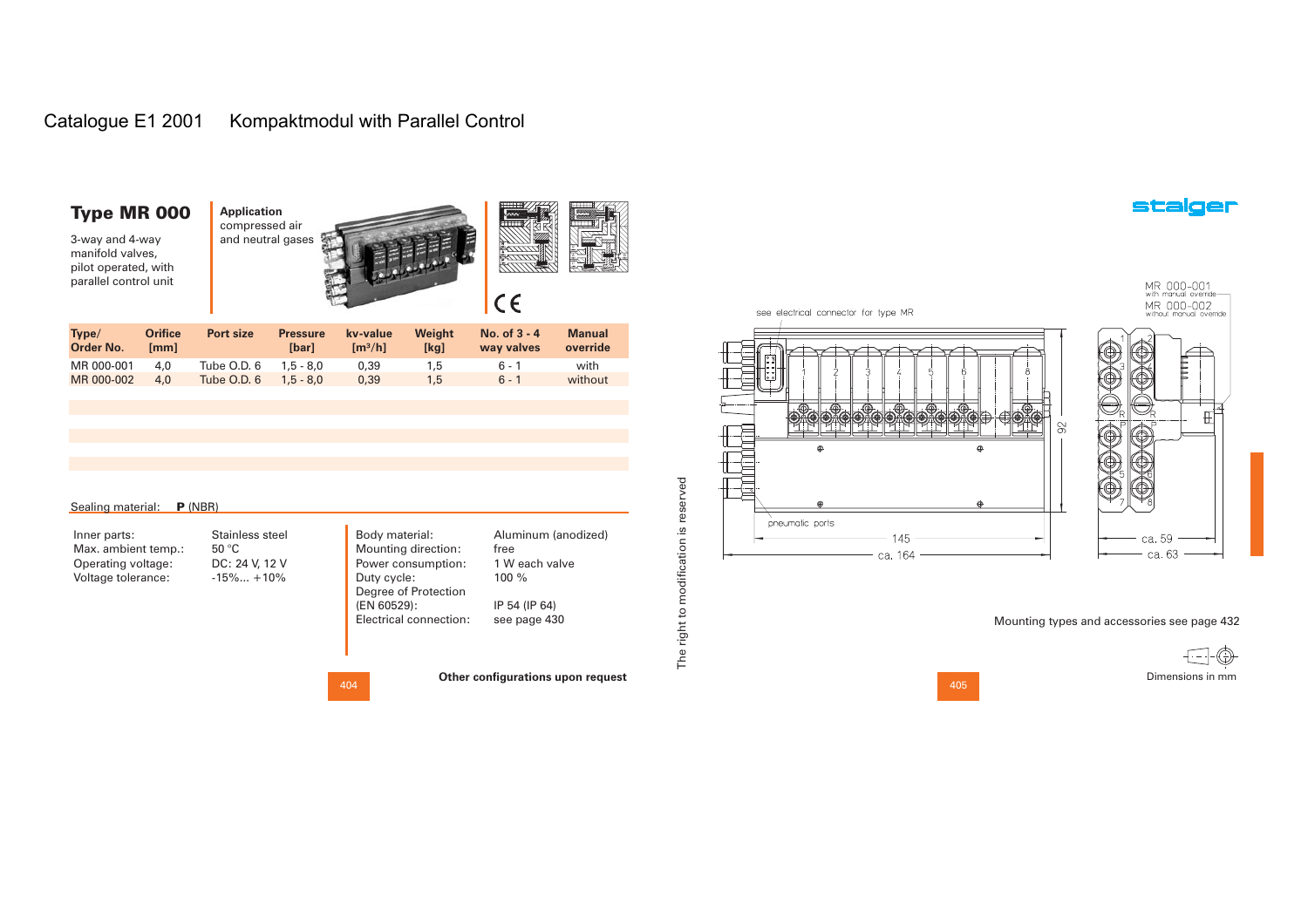# Catalogue E1 2001 Kompaktmodul with Parallel Control

| Type MR 000<br>3-way and 4-way<br>manifold valves,<br>pilot operated, with<br>parallel control unit |                        | <b>Application</b><br>compressed air<br>and neutral gases |                          |                                          |                | $C \in$                      |                           |
|-----------------------------------------------------------------------------------------------------|------------------------|-----------------------------------------------------------|--------------------------|------------------------------------------|----------------|------------------------------|---------------------------|
| Type/<br><b>Order No.</b>                                                                           | <b>Orifice</b><br>[mm] | Port size                                                 | <b>Pressure</b><br>[bar] | kv-value<br>$\left[\frac{m^3}{h}\right]$ | Weight<br>[kg] | No. of $3 - 4$<br>way valves | <b>Manual</b><br>override |
| MR 000-003                                                                                          | 4.0                    | Tube O.D. 6                                               | $1.5 - 8.0$              | 0,39                                     | 1,5            | $4 - 2$                      | with                      |
| MR 000-004                                                                                          | 4,0                    | Tube O.D. 6                                               | $1.5 - 8.0$              | 0,39                                     | 1,5            | $4 - 2$                      | without                   |

| Sealing material: | $P$ (NBR) |  |
|-------------------|-----------|--|
|                   |           |  |

50 °C

Inner parts: Max. ambient temp.: Operating voltage: Voltage tolerance:

Duty cycle: Stainless steel DC: 24 V, 12 V  $-15\%... +10\%$ 

Body material: Mounting direction: Power consumption: Degree of Protection (EN 60529): Electrical connection: Aluminum (anodized) free 1 W each valve100 %IP 54 (IP 64) see page 430

**Other configurations upon request**



see electrical connector for type MR

Mounting types and accessories see page 432

. . . . . Dimensions in mm

407

MR 000-003<br>with manual override—<br>MR 000-004<br>without manual override

 $\mathbb{H}^*$